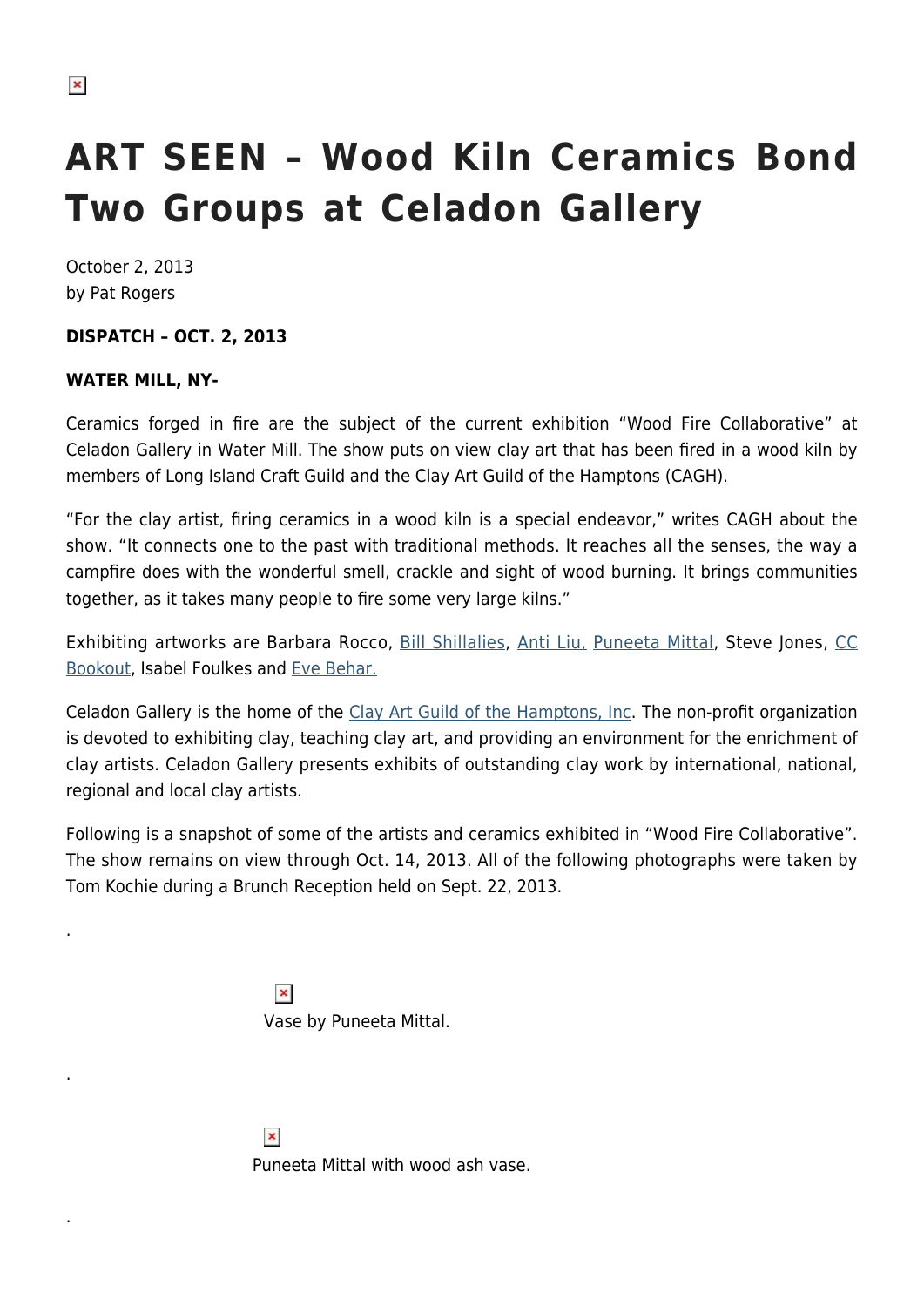$\pmb{\times}$ A crowd gathered during the Opening Reception.

> $\pmb{\times}$ "Sentries" by Puneeta Mittal.

 $\pmb{\times}$ Barbara Rocco, the model for her piece, "OOPS!"

 $\pmb{\times}$ "OOPS!" by Barbara Rocco.

 $\pmb{\times}$ 

.

.

.

.

.

.

.

.

Sake Set by Bill Shillalies.

 $\pmb{\times}$ Artist CC Bookout with her "Textured Bottle."

 $\pmb{\times}$ "Basket With Cane Handle" by CC Bookout.

 $\pmb{\times}$ Anti Liu with his piece, "Storage."